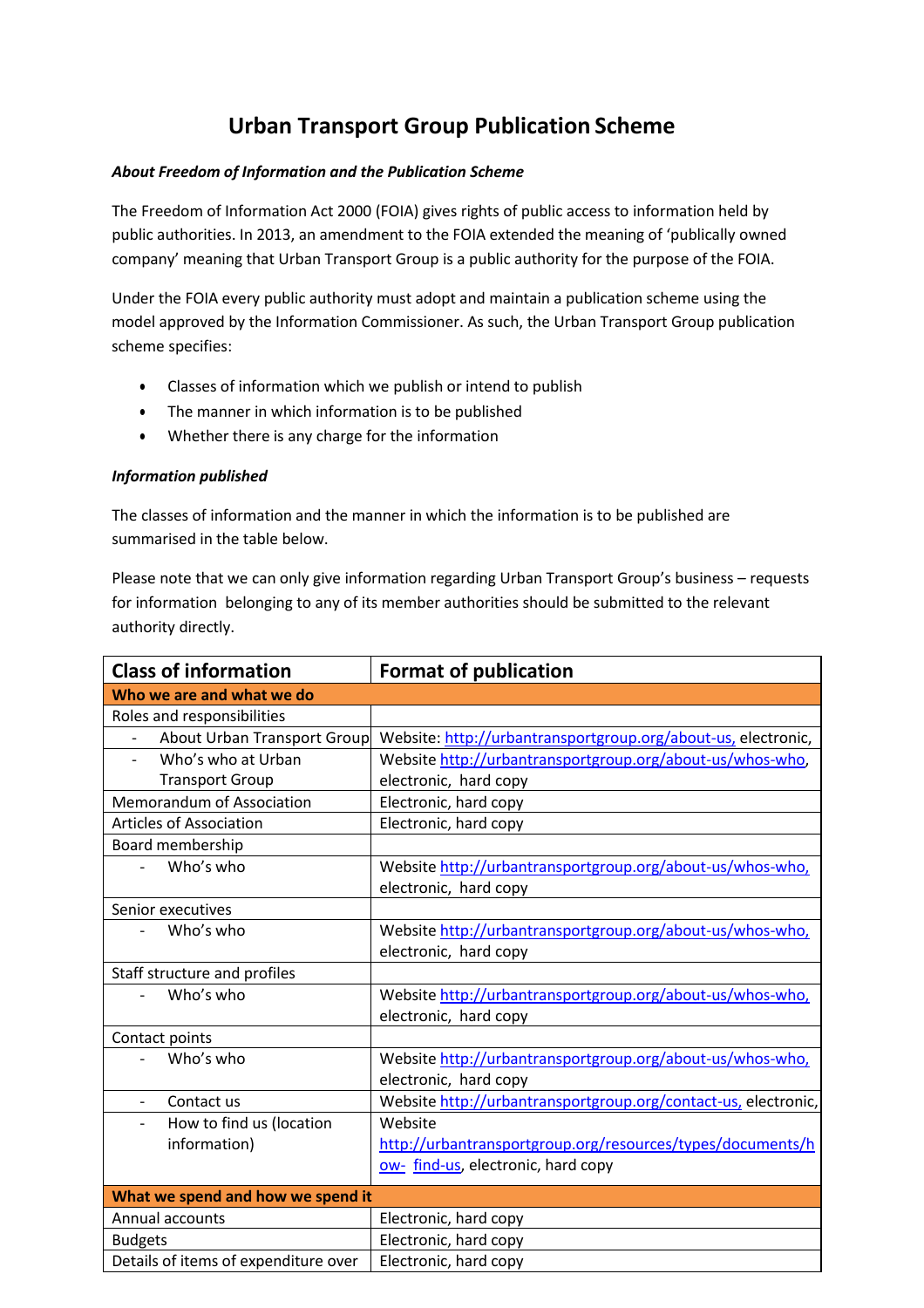| £25,000                                                |                                                                                                                                                                                                      |
|--------------------------------------------------------|------------------------------------------------------------------------------------------------------------------------------------------------------------------------------------------------------|
| Senior staff allowances and                            | Electronic, hard copy                                                                                                                                                                                |
| expenses                                               |                                                                                                                                                                                                      |
| Board member allowances and<br>expenses                | Not held by Urban Transport Group - board members are not<br>employees of Urban Transport Group and so expenses and<br>allowances are the responsibility of the individual transport<br>authorities. |
| Pay and grading structure                              | Electronic, hard copy                                                                                                                                                                                |
| Procurement and tender                                 | Electronic, hard copy                                                                                                                                                                                |
| procedures and reports                                 |                                                                                                                                                                                                      |
| List of contracts awarded and their                    | Electronic, hard copy                                                                                                                                                                                |
| value (where contracts exceed                          |                                                                                                                                                                                                      |
| £25,000)                                               |                                                                                                                                                                                                      |
| What our priorities are and how we are doing           |                                                                                                                                                                                                      |
| Reports indicating main priorities                     |                                                                                                                                                                                                      |
| and progress against them:                             |                                                                                                                                                                                                      |
| Moving city region                                     | Website                                                                                                                                                                                              |
| transport forwards                                     | http://urbantransportgroup.org/resources/types/documents/m                                                                                                                                           |
| (publication outlining the                             | oving- city-region-transport-forwards, electronic, hard copy                                                                                                                                         |
| work and priorities of                                 |                                                                                                                                                                                                      |
| <b>Urban Transport Group)</b>                          |                                                                                                                                                                                                      |
|                                                        |                                                                                                                                                                                                      |
| Working together to cut                                | Website                                                                                                                                                                                              |
| costs and do more for less                             | http://urbantransportgroup.org/resources/types/briefings/wor                                                                                                                                         |
| (briefing showing the value<br>members get from being  | king- together-cut-costs-and-do-more-less, electronic, hard                                                                                                                                          |
| part of Urban Transport                                | copy                                                                                                                                                                                                 |
| Group and the savings that                             |                                                                                                                                                                                                      |
| accrue as a result).                                   |                                                                                                                                                                                                      |
|                                                        |                                                                                                                                                                                                      |
| Public briefings, reports,                             | Website http://urbantransportgroup.org/resources, electronic,                                                                                                                                        |
| consultation responses and                             | hard copy                                                                                                                                                                                            |
| media releases on a range                              |                                                                                                                                                                                                      |
| of transport topics.<br><b>How we make decisions</b>   |                                                                                                                                                                                                      |
|                                                        |                                                                                                                                                                                                      |
| About Urban Transport Group<br>Board papers - agendas, | Website http://urbantransportgroup.org/about-us, electronic,<br>Electronic, hard copy                                                                                                                |
| supporting papers and minutes                          |                                                                                                                                                                                                      |
| (excluding information regarded as                     |                                                                                                                                                                                                      |
| private to the meeting)                                |                                                                                                                                                                                                      |
|                                                        |                                                                                                                                                                                                      |
| <b>Our policies and procedures</b>                     |                                                                                                                                                                                                      |
| Policies and procedures for                            |                                                                                                                                                                                                      |
| conducting departmental business,                      |                                                                                                                                                                                                      |
| delivering our services, recruiting                    |                                                                                                                                                                                                      |
| and employing staff                                    |                                                                                                                                                                                                      |
| Memorandum of                                          | Electronic, hard copy                                                                                                                                                                                |
| Association                                            |                                                                                                                                                                                                      |
| <b>Articles of Association</b><br>$\qquad \qquad -$    | Electronic, hard copy                                                                                                                                                                                |
| Freedom of Information                                 | Website http://urbantransportgroup.org/about-us/freedom-                                                                                                                                             |
| <b>Publication Scheme</b>                              | information, electronic, hard copy                                                                                                                                                                   |
| <b>Current vacancies</b><br>$\overline{\phantom{a}}$   | Website http://urbantransportgroup.org/about-us/jobs,                                                                                                                                                |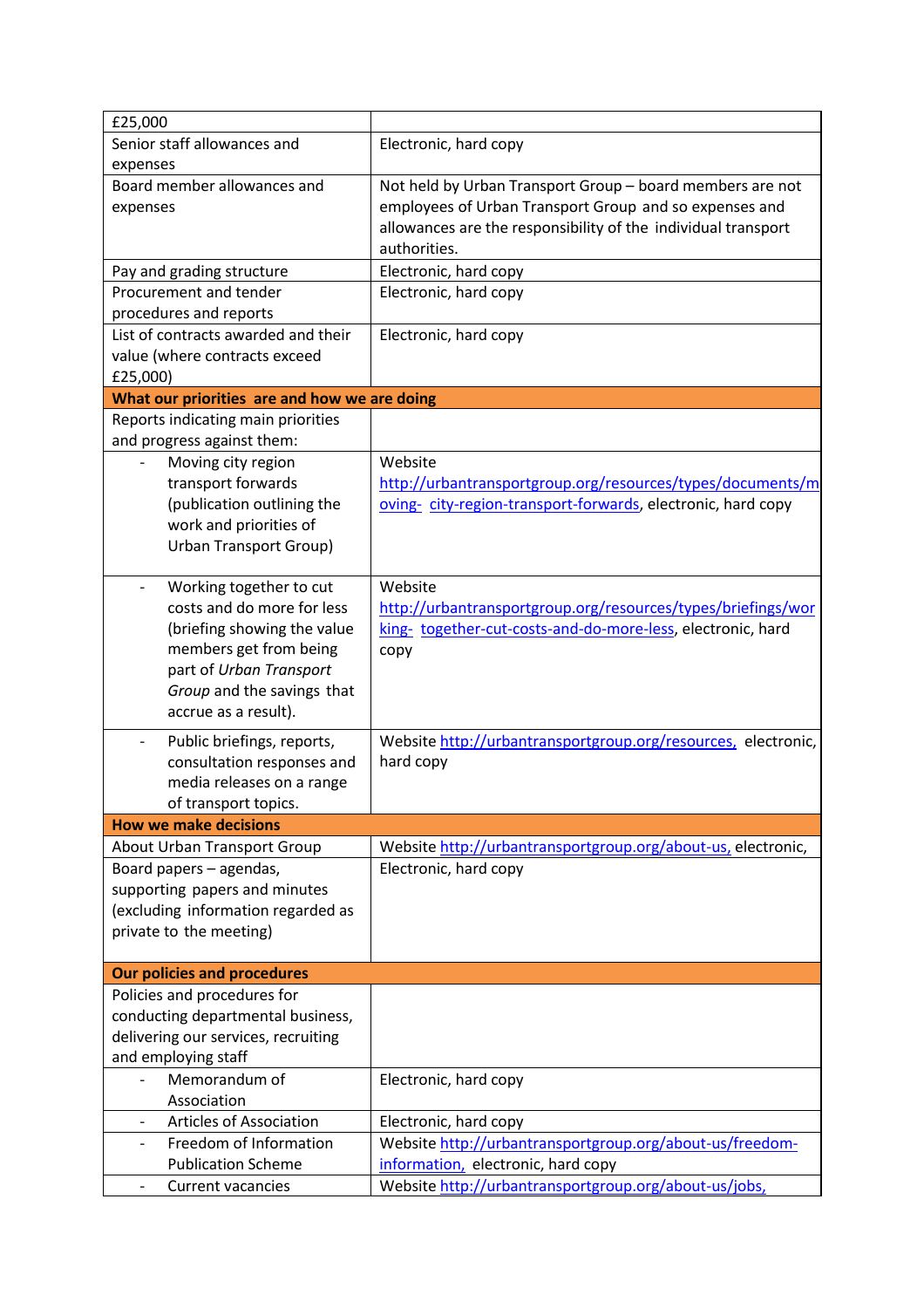| Recruitment and HR<br>$\overline{\phantom{0}}$<br>policies | Electronic, hard copy                                         |
|------------------------------------------------------------|---------------------------------------------------------------|
| Equality and diversity policy                              | Electronic, hard copy                                         |
|                                                            |                                                               |
| Environment and<br>$\overline{\phantom{0}}$                | Electronic, hard copy                                         |
| Sustainability policy                                      |                                                               |
| <b>Website Privacy Statement</b>                           | Website http://urbantransportgroup.org/privacy-statement,     |
|                                                            | electronic, hard copy                                         |
| <b>Lists and registers</b>                                 |                                                               |
| List of Members                                            | Website http://urbantransportgroup.org/about-us/Our-          |
|                                                            | Members, electronic, hard copy                                |
| Register of gifts and hospitality                          | Electronic, hard copy                                         |
| provided to senior staff                                   |                                                               |
| Register of gifts and hospitality                          | Not held by Urban Transport Group - board members are not     |
| provided to board members                                  | employees of Urban Transport Group and so registers of gifts  |
|                                                            | and hospitality are the responsibility of the individual      |
| The services we offer                                      |                                                               |
| Details of company services:                               |                                                               |
| Promoting efficiencies and                                 |                                                               |
| exchange of knowledge within the                           |                                                               |
| Urban Transport Group network                              |                                                               |
| About Urban Transport                                      | Website http://urbantransportgroup.org/about-us, electronic,  |
| Group                                                      | hard copy                                                     |
| How to join Urban Transport<br>$\overline{\phantom{0}}$    | Website http://urbantransportgroup.org/about-us/join-pteg,    |
| Group                                                      | electronic, hard copy                                         |
| Working together to cut                                    | Website                                                       |
| costs and do more for less                                 | http://urbantransportgroup.org/resources/types/briefings/wor  |
| (briefing showing the value                                | king- together-cut-costs-and-do-more-less, electronic, hard   |
| members get from being                                     | copy                                                          |
| part of Urban Transport                                    |                                                               |
| Group and the savings that                                 |                                                               |
| Public briefings, reports and                              | Website http://urbantransportgroup.org/resources, electronic, |
| consultation responses on a                                | hard copy                                                     |
| range of transport topics.                                 |                                                               |
| Raise awareness of key transport                           |                                                               |
| challenges facing the city regions                         |                                                               |
| and the solutions our members are                          |                                                               |
| implementing                                               |                                                               |
| Public briefings, reports and                              | Website http://urbantransportgroup.org/resources, electronic, |
| consultation responses on a                                | hard copy                                                     |
| range of transport topics.                                 |                                                               |
| Media releases                                             | Website http://urbantransportgroup.org/media-centre,          |
|                                                            |                                                               |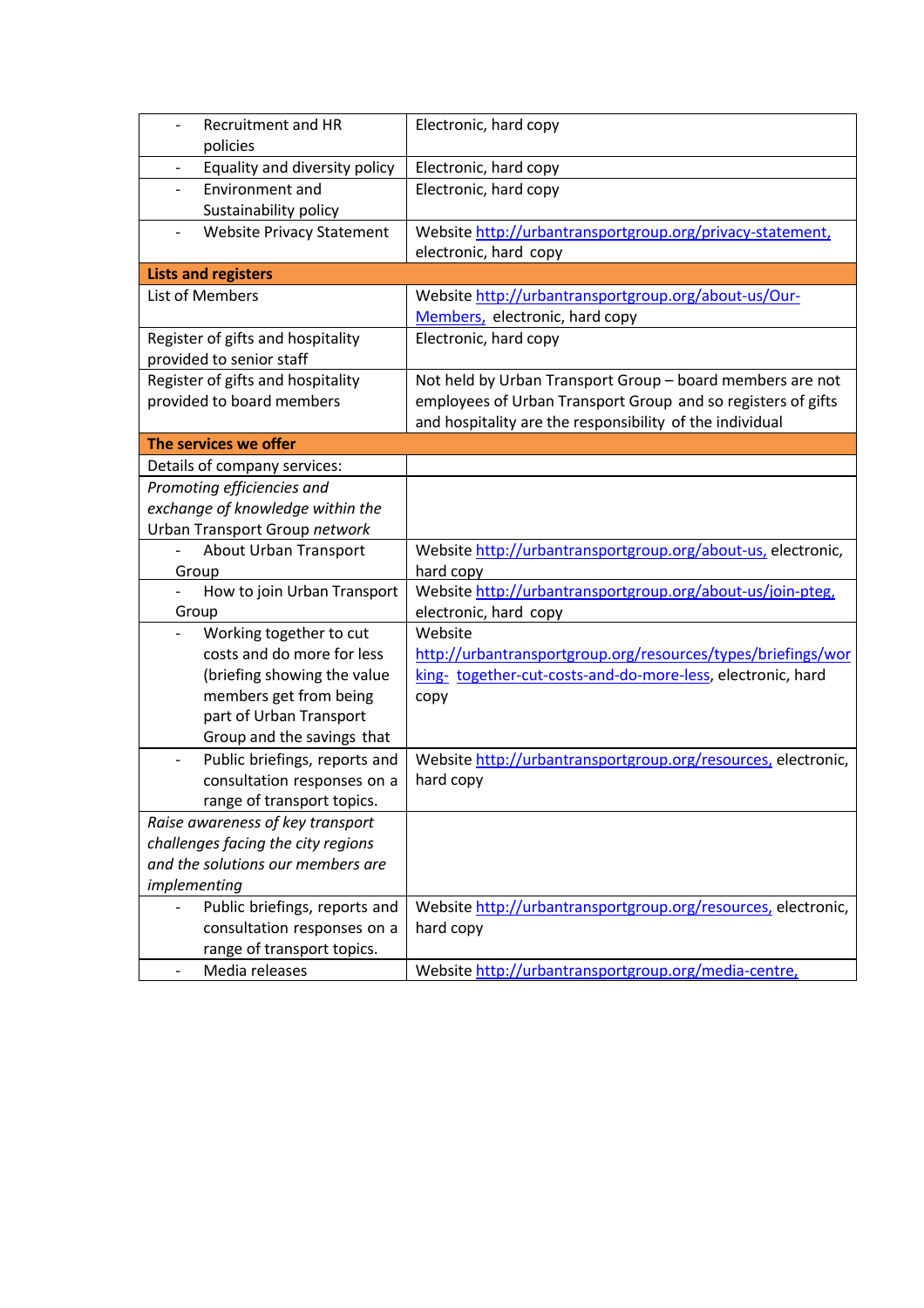#### *How do I make a request?*

Jonathan Bray *Urban Transport Group* Wellington House 40‐50 Wellington Street Leeds LS1 2DE

Email: jonathan.bray@urbantransportgroup.org

Telephone: 0113 251 7204

Please state your name, postal or email address (which we can use to write back to you) and what information you would like. It will help us to answer your request if you explain as clearly as possible exactly what information you are interested in. We generally reply to requests by email but if you would like the information in any specific format please let us know when you make your request.

#### *What happens when I make a request?*

When we receive your request, we will send you an acknowledgement so you know we have received it.

We will respond to your request as soon as possible, and within 20 working days, which is the time limit set by legislation.

## *Will I get all the information I ask for?*

There are some rules which allow us to withhold certain types of information. For example if providing the information would infringe someone else's privacy or, if providing the information would take longer than 18 hours. If we are unable to provide any information we will explain why. Please see the Information Commissioner's website for more information.

We can only give information regarding Urban Transport Group's business – requests for information belonging to any of its member authorities should be submitted to the relevant authority directly.

Information will be provided in the language in which it is held or in such other language that is legally required.

Obligations under disability and discrimination legislation and any other legislation to provide information in other forms and formats will be adhered to when providing information in accordance with this scheme.

## *Will I have to pay for the information I ask for?*

We do not make charges for reasonable requests for hardcopy information. If we need to provide information in hard copy, and there is a lot of information, then we might make a charge to cover printing and postage costs but we will write to you and tell you if this is the case.

## *What if I am unhappy with the response I receive to my request?*